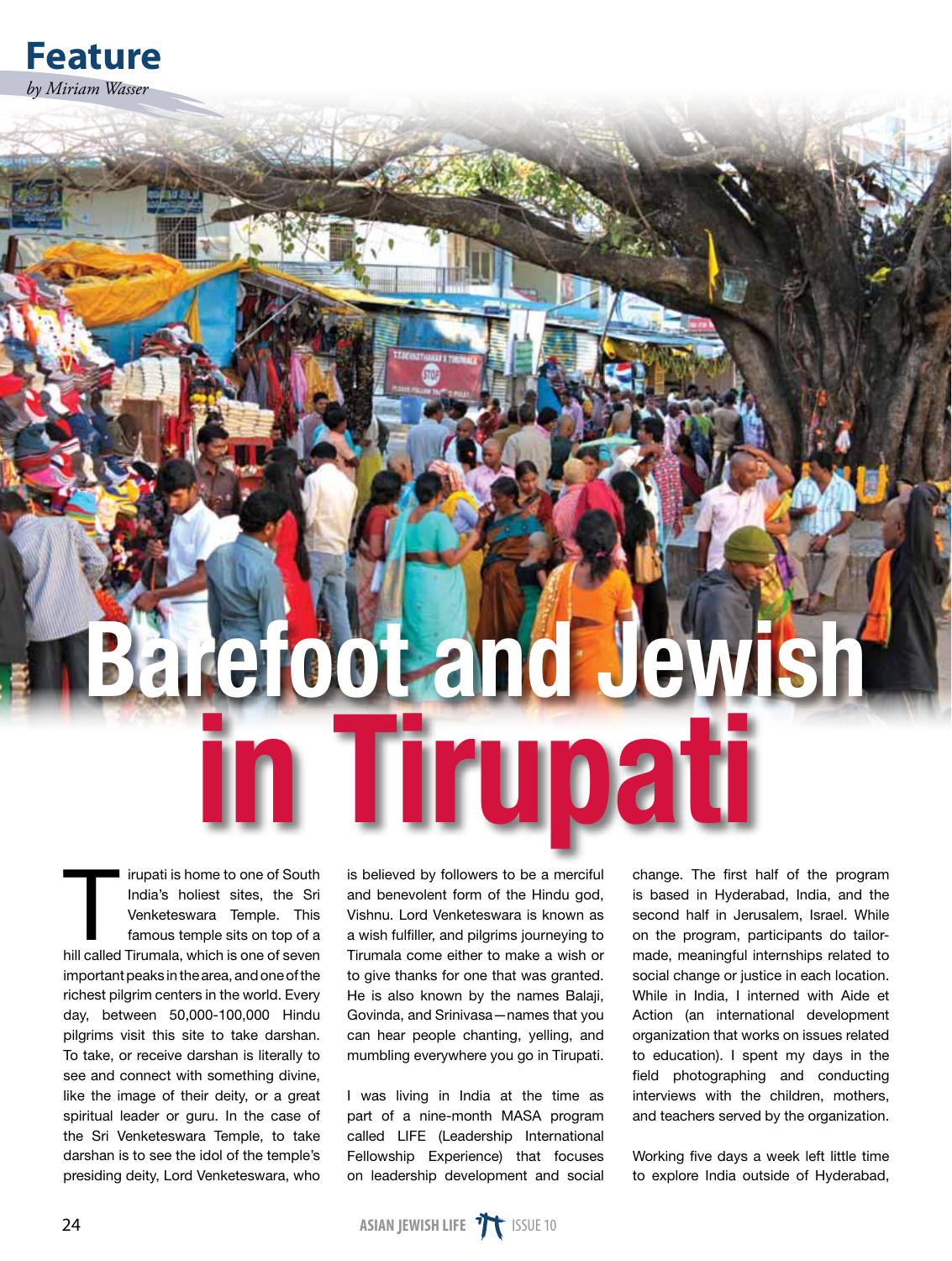

so when a travel agent friend of mine named Azeem suggested that I visit the Hindu pilgrimage city of Tirupati, I agreed immediately. (A decision augmented by some internet research.)

I grew up "culturally Jewish," never having much of a Jewish identity, or feeling very connected to the spiritual or ritualistic side of the religion. But I am fascinated by those who do. I was curious to explore Tirupati not only because it looked beautiful, but also because I was searching for something in my own religious identity.

Azeem had mentioned that there were two ways to get to the temple: one was to walk up the mountain, and the other, which he recommended, was to take a shuttle up to the top. This was a recommendation I heard again and again from people; every time I asked someone how long it takes to walk, the time seemed to get longer and longer. Some people said two hours, while others said at least five—"just take the bus." Never!

I was up early the next morning, ready for my two-to-five hour hike to see the Sri Venketeswara temple. A man at the front desk of the hostel said that I should tell a rickshaw driver to take me to Alipiri. Upon arrival, I learned that the pilgrim footpath to the Temple itself is called the Alipiri footpath, and is comprised of 3550 steps, spread out over 9 km.

"Where are you going?" my rickshaw driver called out to me. "You can't wear shoes on the path!" I learned that if I wanted to walk the path, I would have to do it barefoot. With no idea whether I'd be walking over rocks, or through dirt and garbage, I threw my sneakers in my backpack, took out my camera, waved to the rickshaw driver, and entered through the dark tunnel that led to the beginning of the Alipiri footpath.



I exited the short tunnel into the sunlight. In front of me was one of the most gorgeous arrays of activities I have ever seen. At the base of a colorful staircase, a handful of people were marking the start of their pilgrimage with a puja. In Hinduism, a puja is a religious ritual or offering to a god or deity in order to receive their blessing in return. It is usually done at the beginning of a religious ceremony or right before entering a temple, but also often marks the start of a new venture. There are a lot ways an offering can be made, though many involve cracking a coconut, giving flowers, and applying colorful powders and pastes. I snapped a few photos of people cracking coconuts and lighting small fires from kurpuram (a white herb turned into a paste), and then began my ascent up the stairs.

I swooned over each and every step. All of my favorite colors—bright reds, oranges, and turmeric yellows—decorated the backs of the stairs, and covered figurines or other carvings and sculptures along the way. It seemed such a far cry from any Jewish synagogue or custom I was

aware of, as it was unlike anything I had ever experienced. I wondered if it was possible to die from a color-induced coma of happiness.

It wasn't too long before I encountered two young girls touching the back of every step with a colorful paint. Through broken English, I was able to understand that many people who have had a prayer or a wish granted will travel to Tirumala, and will touch each and every one of the 3550 steps with a colorful powdered paint as a sign of gratitude.

Every few hundred feet, the path would pass through a small cluster of chaat, tea, and snack stands, and all along the way, tired pilgrims rested or napped. There were small temples in the forest that surrounded the path, and giant trees decorated with paints, flowers, and fabrics (which I later learned contained offerings or other tokens of thankfulness). A little while later I met two other girls who helped explain what was going on, and who took me under their wings for the remainder of the ascent.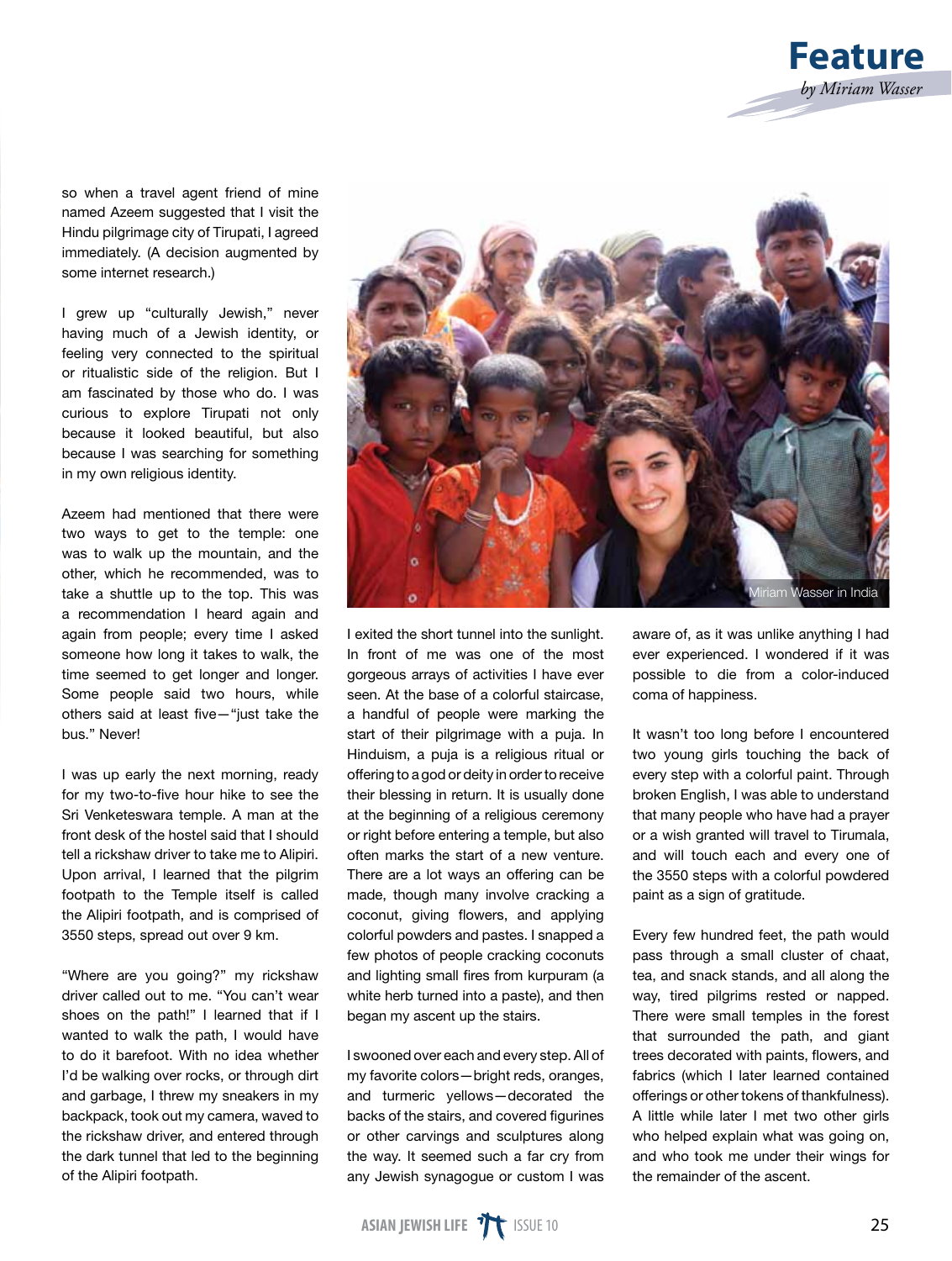

About three-quarters of the way through, the path suddenly ended near a big gathering of people eating a rice dish. The two main acts of a Hindu pilgrimage, my friends explained, are darshan and prasadam. Prasadam is a gift—often a food—that is offered to a god or a deity, then "tasted" by the god, imbued with divine blessing, and then consumed by the pilgrim/devotee. The Laddu prasadam at Tirumala is world famous, and, in fact, is a patented recipe. As we dug into our holy lunch, I tried to think what in my cultural heritage could be akin to all that I saw around me; the Judaism I grew up with seemed very bland in comparison.

Since being a teenager, I have struggled with what Judaism means to me, and those feelings surfaced again as I looked around—where were the flower garlands, the colorful paints, and the coconuts in my religion? I tried to re-center myself as we continued our ascent, reminding myself that sticking with the theme of the pilgrimage, I should concentrate on things I was thankful for throughout the day.

That quickly, however, became a bit more difficult. Up until this point in the day, my feet had been doing quite well. But shortly after the prasadam stop, the path cuts out and the walk continues along the highway for a kilometer or two. The path is mostly smooth stone, which my soft Western feet could handle, but the sandy, pebble-ridden stretch of highway was something else. Of course I could have put my shoes back on, but I had come this far, and was determined to complete the path barefoot. I fell behind my two friends, and like some wounded soldier in a war movie, told them that they could go on without me. But, as my self-appointed guides, they insisted on waiting.

Once we got off of the road, it was about another kilometer until we reached the final steps, where some people were climbing on their hands and knees. Like touching the back of the steps with paint, crawling up the final part of the Alipiri path is another way of showing gratitude to the divine for granting a wish.

At the top step there were piles of powders, flowers, some rupees, and ashes from small fires. The girls gave a small prayer, put a pink tikka (a powdered religious mark) on my forehead, and we continued on to the Tirumala Temple Complex.

The Temple complex is truly a world unto itself. Thousands of people were praying, shopping, chatting with friends, eating, napping, and walking around. I followed my two friends, eventually giving in to my aching and roughed-up feet by putting on my shoes. We parted ways around 2 pm, since they wouldn't finish preparing and receiving darshan for at least another eight or nine hours, and because of a bizarre hostel policy, I had to be back by 7 pm to reserve my room for another night. I spent the rest of the afternoon exploring and talking with people.

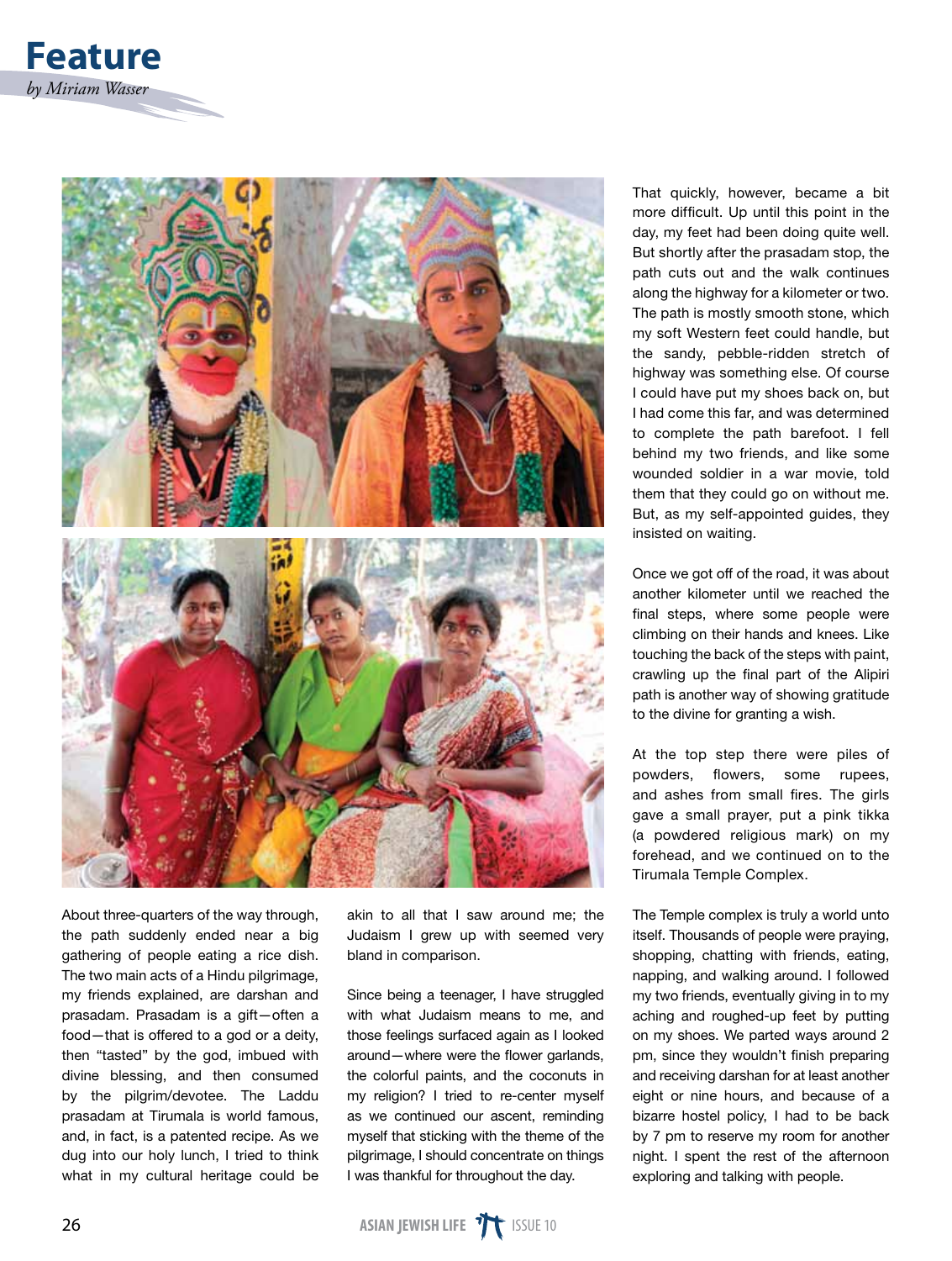

Crammed against the wall of the tightly packed shuttle bus, I watched the sun drop behind the mountains and thought about how I had left Hyderabad for something new, exciting, and beautiful. After soaking in all of the energy, colors, and spirituality of the day, I felt recharged in that magical way only traveling can foment. But I also felt a little jealous of the aesthetics of Hindu traditions; I couldn't silence that slight nagging feeling that Judaism just wasn't as beautiful.

Flash forward a week or two. I am sitting in a small hut made from patched tarpaulin and other found objects in India's second largest trash dump, listening to a woman talk about why she does not want to send her children to school. She needs them, she explains, to help sort through the municipal waste and collect scrap metals and plastics that can be sold to a local buyer. She is telling me that she comes from a long-line of "rag-pickers," (what they call those who scavenge trash for recyclables) and that no one in her family has gone to school; she just doesn't see the value in it. I was there interviewing her for my internship with Aide et Action.

If Tirupati was the most beautiful place I saw in India, this place was the worst. This woman and her community lived at the base of a man-made mountain of trash, where piles spontaneously erupt in burning flames, as methane and other gases heat up, mix with oxygen, and ignite. My eyes stung the whole day, and I could taste the smell of burning plastic, decaying vegetables, milk, soggy paper, and rotting meat. The sound of flies buzzing was the white noise behind the white smog. I stepped over tires, rags, soda cans, coconut shells, napkins, and decomposing mush on a tour of the mountain. Other details of the visit are too horrible to recount here, and I returned home that



evening shocked and depressed about what I had just experienced.

As I began the long task of processing my visit to the dump, I realized that what was equally as troubling as the environment was the near universal resistance to education I encountered that day. As I saw again and again through my fieldwork and office research, education is the only ticket out of the cycle of poverty. I was dismayed because it's one thing not to have access to a school, but it's another

not to send your children because you see no value in an education.

Before that field-visit, I'm not sure I grasped that there were people in the world who truly didn't see value in an education. Days like the one I spent with those rag-pickers are the sorts of experiences that can make one cynical, but, consistent with the emphasis of the LIFE program they can also be interpreted as a reaffirmation that the work you are doing is worthwhile and necessary; as rallying cries for social change.